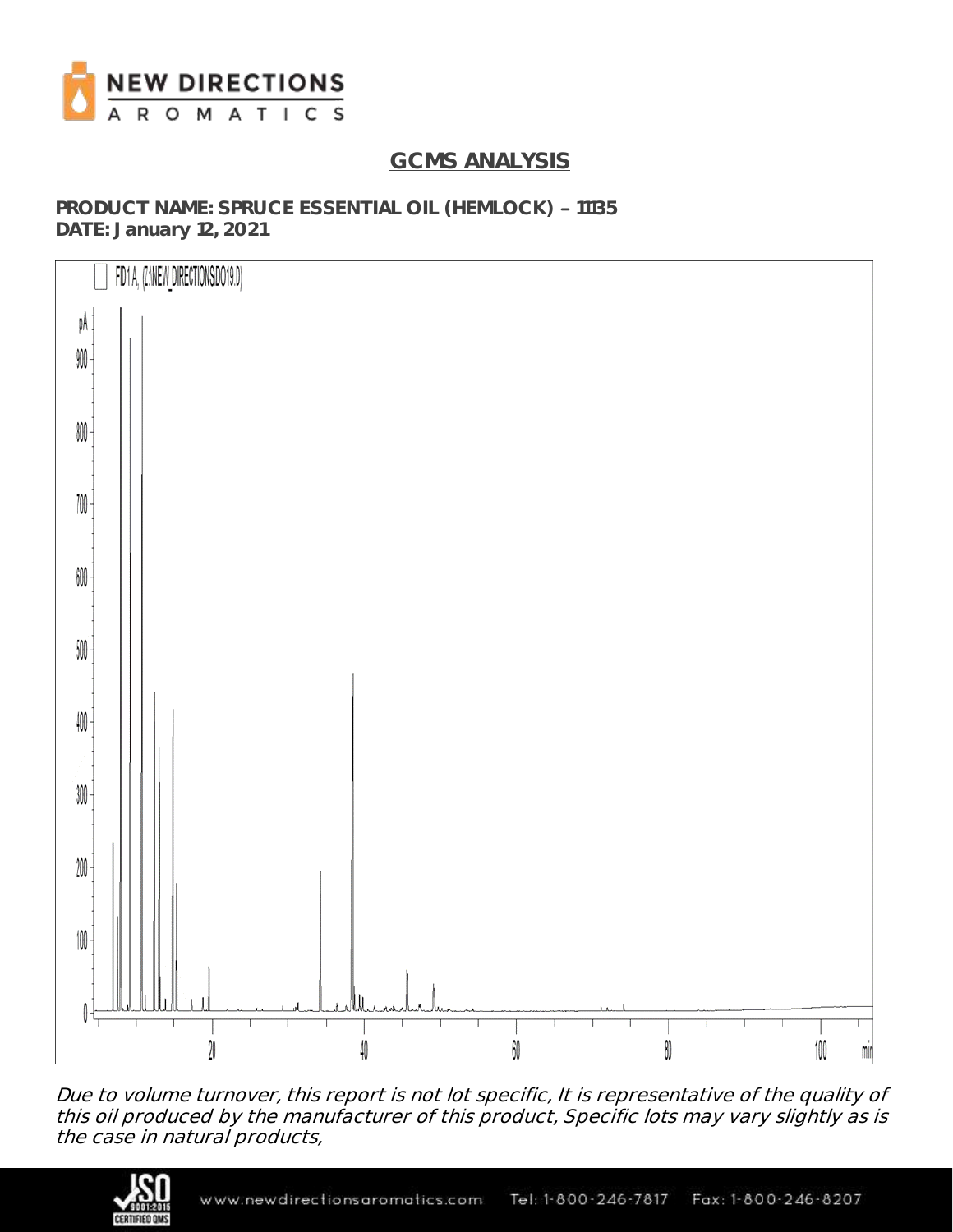

### PRODUCT NAME: SPRUCE ESSENTIAL OIL (HEMLOCK) - 11135

| <b>Peak</b>     | $RT$ (min) | <b>Compound name</b>            | $\frac{0}{0}$ |
|-----------------|------------|---------------------------------|---------------|
| $\mathbf{1}$    | 6,95       | <b>SANTENE</b>                  | 1,78          |
| $\overline{2}$  | 7,53       | <b>TRICYCLENE</b>               | 1,24          |
| $\overline{3}$  | 7,97       | alpha-PINENE                    | 20,38         |
| $\overline{4}$  | 8,00       | alpha-THUYENE                   | 0,16          |
| $\overline{5}$  | 8,20       | <b>AROMATIC COMPOUND Mw=122</b> | 0,03          |
| $6\phantom{1}6$ | 8,38       | <b>TOLUENE</b>                  | 0,01          |
| $\overline{7}$  | 8,91       | alpha-FENCHENE                  | 0,08          |
| 8               | 9,26       | <b>CAMPHENE</b>                 | 11,87         |
| 9               | 10,77      | beta-PINENE                     | 16,48         |
| 10              | 11,16      | <b>SABINENE</b>                 | 0,19          |
| 11              | 11,31      | <b>PINADIENE</b>                | 0,03          |
| 12              | 12,44      | delta3-CARENE                   | 5,93          |
| 13              | 13,05      | beta-MYRCENE                    | 4,63          |
| 14              | 13,15      | alpha-PHELLANDRENE              | 0,34          |
| 15              | 13,65      | o-CYMENE                        | 0,03          |
| 16              | 13,82      | alpha-TERPINENE                 | 0,20          |
| 17              | 14,89      | <b>LIMONENE</b>                 | 6,56          |
| 18              |            | 1,8-CINEOLE                     | 2,31          |
| 19              | 15,34      | beta-PHELLANDRENE               |               |
| 20              | 16,02      | 2-HEXENAL                       | 0,02          |
| 21              | 16,74      | cis-beta-OCIMENE                | 0,01          |
| 22              | 17,37      | gamma-TERPINENE                 | 0,24          |
| 23              | 18,01      | trans-beta-OCIMENE              | 0,01          |
| 24              | 18,79      | p-CYMENE                        | 0,31          |
| 25              | 19,20      | <b>ISOTERPINOLENE</b>           | 0,03          |
| 26              | 19,55      | <b>TERPINOLENE</b>              | 0,92          |
| 27              | 20,75      | HEXADIENE DIMETHYL ISOMER       | 0,02          |
| 28              | 21,98      | <b>PINOL</b>                    | 0,04          |
| 29              | 23,45      | <b>CAMPHOLENAL ISOMER</b>       | 0,05          |
| $\overline{30}$ | 23,85      | 1-HEXANOL                       | 0,02          |

### Disclaimer & Caution:

Please refer to all relevant technical information specific to the product, prior to use, The information contained in this document is obtained from current and reliable sources, New Directions Aromatics Inc, provides the information contained herein, but makes no representation as to its comprehensiveness or accuracy, Individuals receiving this information must exercise their independent judgment in determining its appropriateness for a particular purpose, The user of the product is solely responsible for compliance with all laws and regulations applying to the use of the products, including intellectual property rights of third parties, As the ordinary or otherwise use(s) of this product is outside the control of New Directions Aromatics Inc,, no representation or warranty, expressed or implied, is made as to the effect(s) of such use(s), (including damage or injury), or the results obtained, The liability of New Directions Aromatics Inc, is limited to the value of the goods and does not include any consequential loss, New Directions Aromatics Inc, shall not be liable for any errors or delays in the content, or for any actions taken in reliance thereon, New Directions Aromatics Inc, shall not be responsible for any damages resulting from use of or reliance upon this information, In the event of any dispute, the Customer hereby agrees that Jurisdiction is limited to the province of Ontario,

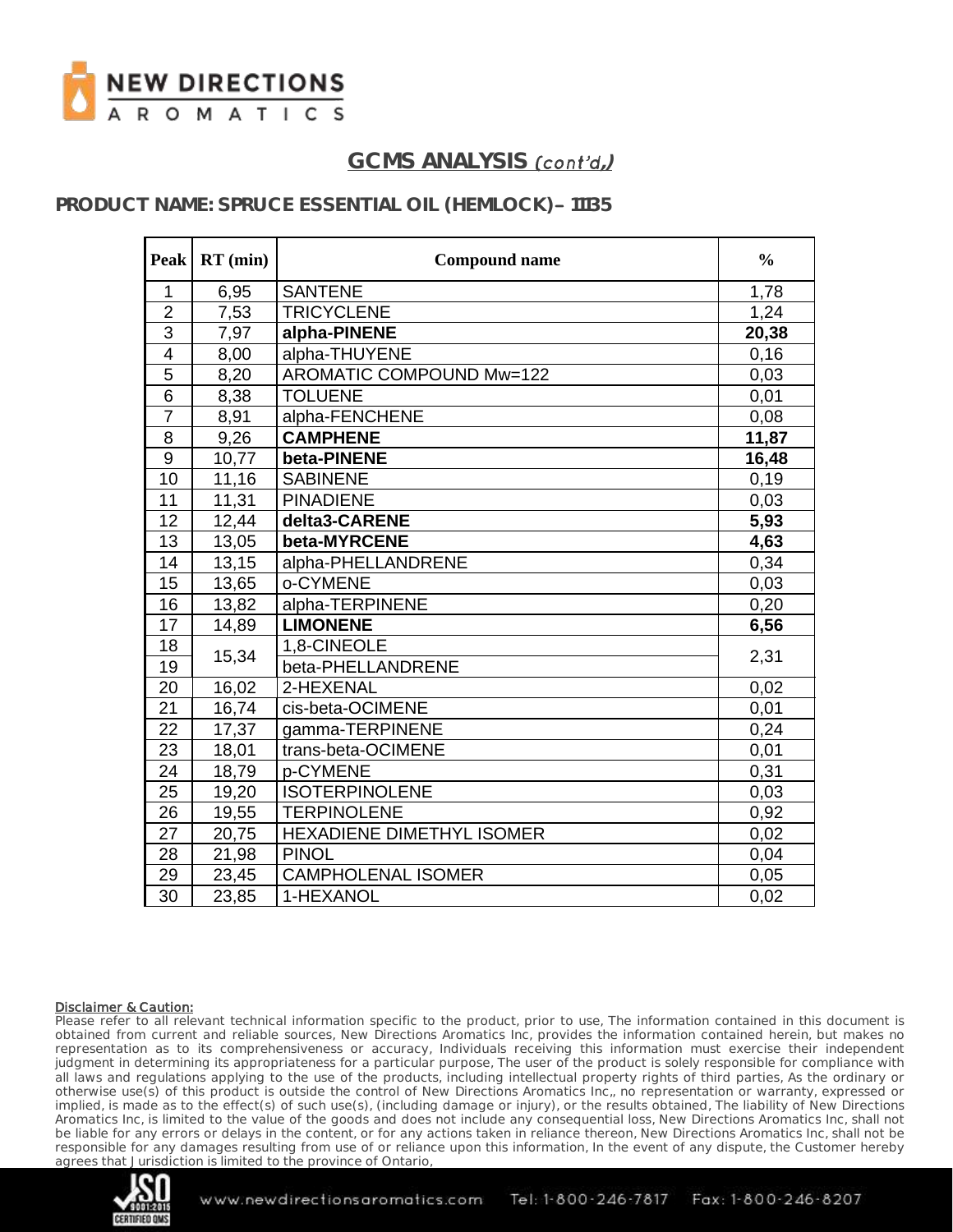

### **PRODUCT NAME: SPRUCE ESSENTIAL OIL (HEMLOCK) - 11135**

| <b>Peak</b> | $RT$ (min) | <b>Compound name</b>       | $\frac{0}{0}$ |
|-------------|------------|----------------------------|---------------|
| 31          | 25,80      | 3-HEXEN-1-OL               | 0,06          |
| 32          | 26,63      | <b>FENCHONE</b>            | 0,05          |
| 33          | 28,08      | COMPOUND Mw=150            | 0,01          |
| 34          | 28,51      | ALIPHATIC ESTER            | 0,01          |
| 35          | 29,27      | alpha-p-DIMETHYLSTYRENE    | 0,10          |
| 36          | 30,74      | 4.8-TERPINOLENE EPOXIDE    | 0,02          |
| 37          | 30,95      | alpha-CUBEBENE             | 0,04          |
| 38          | 31,01      | alpha-LONGIPINENE          | 0,04          |
| 39          | 31,26      | <b>FENCHYL ACETATE</b>     | 0,22          |
| 40          | 32,67      | alpha-CAMPHOLENAL          | 0,04          |
| 41          | 32,82      | <b>ALIPHATIC ESTER</b>     | 0,04          |
| 42          | 33,13      | <b>LONGICYCLENE</b>        | 0,03          |
| 43          | 34,22      | <b>CAMPHOR</b>             | 3,30          |
| 44          | 34,49      | alpha-PINOCAMPHONE         | 0,01          |
| 45          | 35,19      | <b>CAMPHOLENIC ALCOHOL</b> | 0,02          |
| 46          | 36,08      | beta-PINOCAMPHONE          | 0,04          |
| 47          | 36,41      | <b>LINALOOL</b>            | 0, 19         |
| 48          | 37,35      | <b>PINOCARVONE</b>         | 0,03          |
| 49          | 37,59      | <b>LONGIFOLENE</b>         | 0,24          |
| 50          | 37,89      | trans-p-MENTH-2-EN-1-OL    | 0,02          |
| 51          | 38,56      | <b>BORNYL ACETATE</b>      | 14,10         |
| 52          | 38,73      | <b>ISOBORNYL ACETATE</b>   | 0,42          |
| 53          | 39,05      | METHYL THYMOL ETHER        | 0,08          |
| 54          | 39,10      | beta-ELEMENE               | 0,06          |
| 55          | 39,37      | <b>CAMPHENE HYDRATE</b>    | 0,24          |
| 56          | 39,40      | beta-CARYOPHYLLENE         | 0,26          |
| 57          | 39,79      | <b>TERPINENE-4-OL</b>      | 0,34          |
| 58          | 40,46      | AROMATIC COMPOUND Mw=194   | 0,07          |
| 59          | 41,25      | <b>MYRTENAL</b>            | 0,06          |
| 60          | 41,38      | <b>MYRTENIC ESTER</b>      | 0, 15         |

### Disclaimer & Caution:

Please refer to all relevant technical information specific to the product, prior to use, The information contained in this document is obtained from current and reliable sources, New Directions Aromatics Inc, provides the information contained herein, but makes no representation as to its comprehensiveness or accuracy, Individuals receiving this information must exercise their independent judgment in determining its appropriateness for a particular purpose, The user of the product is solely responsible for compliance with all laws and regulations applying to the use of the products, including intellectual property rights of third parties, As the ordinary or otherwise use(s) of this product is outside the control of New Directions Aromatics Inc,, no representation or warranty, expressed or implied, is made as to the effect(s) of such use(s), (including damage or injury), or the results obtained, The liability of New Directions Aromatics Inc, is limited to the value of the goods and does not include any consequential loss, New Directions Aromatics Inc, shall not be liable for any errors or delays in the content, or for any actions taken in reliance thereon, New Directions Aromatics Inc, shall not be responsible for any damages resulting from use of or reliance upon this information, In the event of any dispute, the Customer hereby agrees that Jurisdiction is limited to the province of Ontario,

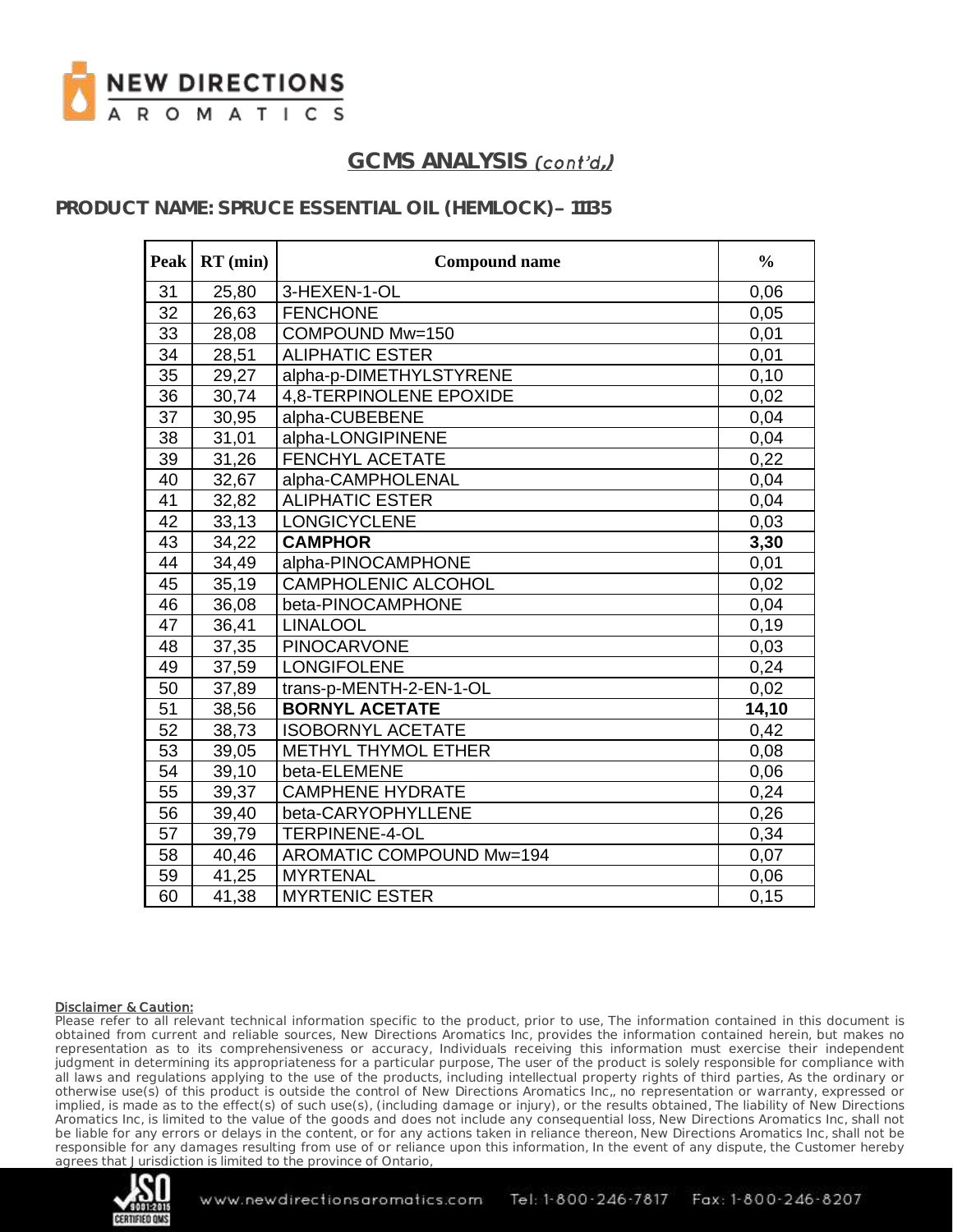

### **PRODUCT NAME: SPRUCE ESSENTIAL OIL (HEMLOCK) - 11135**

| <b>Peak</b> | $RT$ (min) | <b>Compound name</b>         | $\frac{0}{0}$ |
|-------------|------------|------------------------------|---------------|
| 61          | 41,59      | <b>ALIPHATIC ESTER</b>       | 0,02          |
| 62          | 42,03      | CADINA-3,5-DIENE             | 0,02          |
| 63          | 42,62      | cis-PINOCARVYL ACETATE       | 0,07          |
| 64          | 42,75      | KETONIC COMPOUND Mw=150      | 0,07          |
| 65          | 42,87      | trans-PINOCARVEOL            | 0,12          |
| 66          | 43,30      | <b>ISOBORNEOL</b>            | 0,05          |
| 67          | 43,54      | <b>CITRONELLYL ACETATE</b>   | 0,09          |
| 68          | 43,62      | <b>ZONARENE</b>              | 0,06          |
| 69          | 43,84      | alpha-HUMULENE               | 0,17          |
| 70          | 44,00      | <b>ESTRAGOL</b>              | 0,05          |
| 71          | 44,24      | cis-4,5-MUUROLADIENE         | 0,02          |
| 72          | 44,39      | Z-beta-FARNESENE             | 0,02          |
| 73          | 44,84      | <b>TERPENIC ESTER</b>        | 0,05          |
| 74          | 45,02      | gamma-MUUROLENE              | 0,12          |
| 75          | 45,33      | <b>NERAL</b>                 | 0,02          |
| 76          | 45,61      | <b>BORNEOL</b>               | 0,89          |
| 77          | 45,69      | alpha-TERPINEOL              | 0,76          |
| 78          | 46,13      | <b>GERMACRENE D</b>          | 0,02          |
| 79          | 46,29      | MUUROLADIENE ISOMER          | 0,05          |
| 80          | 46,41      | beta-SELINENE                | 0,02          |
| 81          | 46,61      | EXO-2-HYDROXYCINEOLE ACETATE | 0,02          |
| 82          | 46,84      | alpha-SELINENE               | 0,05          |
| 83          | 47,21      | <b>PIPERITONE</b>            | 0,23          |
| 84          | 47,39      | alpha-MUUROLENE              | 0,20          |
| 85          | 47,48      | beta-BISABOLENE              | 0,05          |
| 86          | 47,85      | cis-CARVYL ACETATE           | 0,03          |
| 87          | 48,83      | E,E-alpha-FARNESENE          | 0,03          |
| 88          | 49,10      | delta-CADINENE               | 0,71          |
| 89          | 49,14      | gamma-CADINENE               | 0,49          |
| 90          | 49,68      | <b>CITRONELLOL</b>           | 0,16          |

### Disclaimer & Caution:

Please refer to all relevant technical information specific to the product, prior to use, The information contained in this document is obtained from current and reliable sources, New Directions Aromatics Inc, provides the information contained herein, but makes no representation as to its comprehensiveness or accuracy, Individuals receiving this information must exercise their independent judgment in determining its appropriateness for a particular purpose, The user of the product is solely responsible for compliance with all laws and regulations applying to the use of the products, including intellectual property rights of third parties, As the ordinary or otherwise use(s) of this product is outside the control of New Directions Aromatics Inc,, no representation or warranty, expressed or implied, is made as to the effect(s) of such use(s), (including damage or injury), or the results obtained, The liability of New Directions Aromatics Inc, is limited to the value of the goods and does not include any consequential loss, New Directions Aromatics Inc, shall not be liable for any errors or delays in the content, or for any actions taken in reliance thereon, New Directions Aromatics Inc, shall not be responsible for any damages resulting from use of or reliance upon this information, In the event of any dispute, the Customer hereby agrees that Jurisdiction is limited to the province of Ontario,